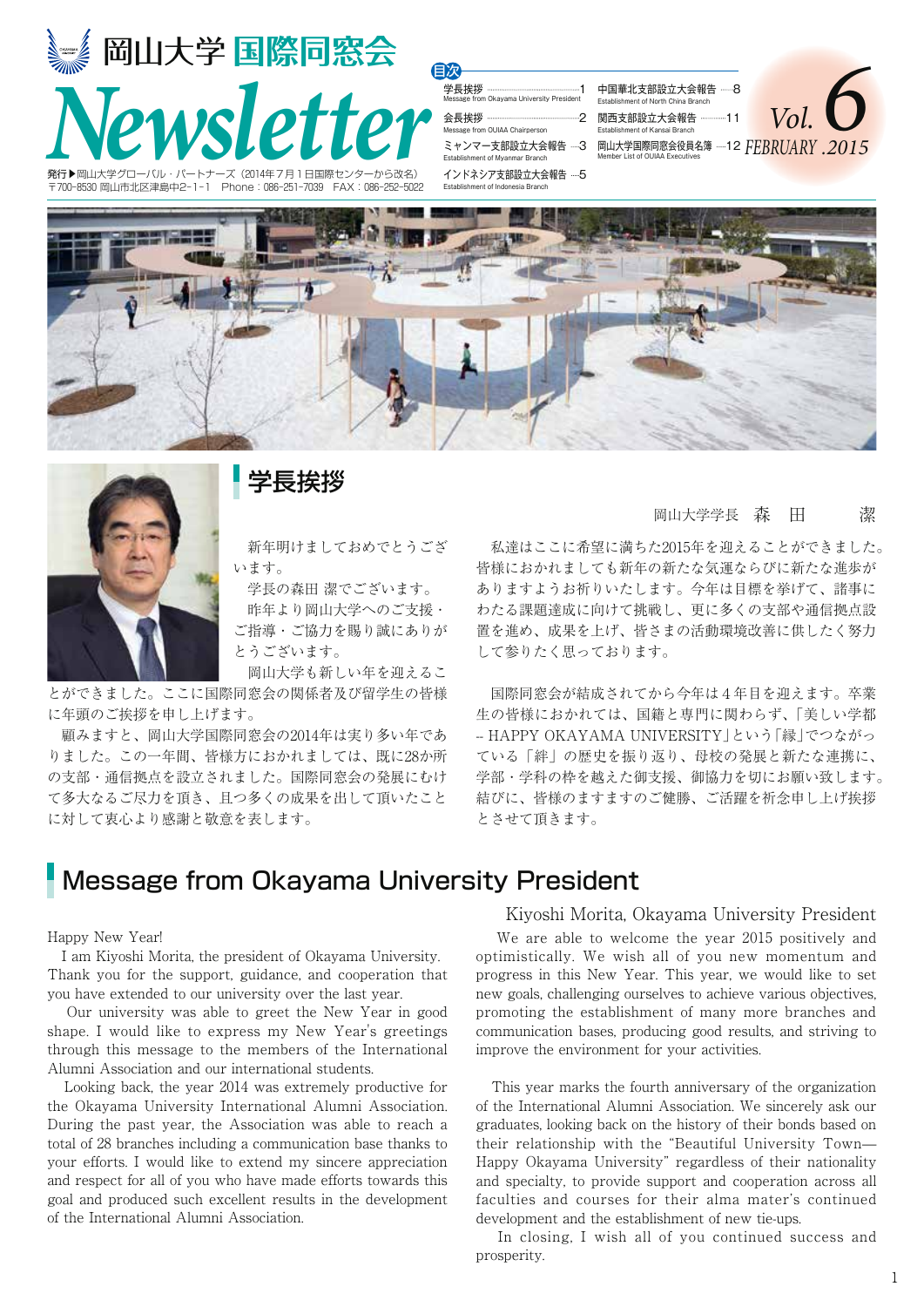### 会長挨拶

 新年あけましておめでとうござ います。

 今年の干支は羊ですが、皆様に おかれましてはこの1年、羊のよ うに平穏で幸せにお過ごしになり ますよう願っております。また、 日頃は国際同窓会の海外支部設立 ならびに支部活動に関して、ご理

解とご協力を賜り衷心より感謝申し上げます。本年も引き続き ご協力いただきますよう紙面をお借りしてお願いいたします。

 昨年1年間の国際同窓会を振り返ってみますと、11か国にお いて14か所の支部・通信拠点が誕生いたしました。この3年間 に、合計13か国において通信拠点1か所を含めて28か所になり ました。当初目標である支部・通信拠点50か所設置にはまだ届 いておりませんが、本年は欧米にも注力していく所存でおりま すので、引き続き皆様方のご協力をお願いいたします。

 昨年までに設置されました各支部では活発に活動をしていた だいており、お陰様でいろいろな形で実績を上げていただいて おります。今年の10月に予定しております第5回総会には、そ 岡山大学国際同窓会会長 張 紅

れら支部長をお招きする計画であり、実際のご苦労話などをご 発表いただけるものと期待しております。

現在確認できています支部活動の実績についてまとめてみま すと、まず、昨年末までに28名の中国留学生を各支部より紹介 いただきました。また、今年はグローバル・パートナーで受け ていただく留学生(国費留学生も含みます)として中国長春支 部から10名、上海支部から10名、広州支部から5名のご紹介を いただいております。また、教員として中国とトルコ及び韓国 から5名以上の同窓生に岡山大学へ来ていただきました。

 この他の支部活動での記録にとどめるべき案件として、トル コのトウルグット・オザル(Turgut Özal)大学とZirve大学 との交流協定締結が同所での同窓会支部設立がきっかけとなり 昨年末に成就しました。Zirve大学では、岡山大学の二宮善文 先生の名前を冠した研究室が設立され、岡山大学の名を広めて いただいているという実績を確認できました。

 今後各地からのこうした多くのご報告ができるものと確信い たしております。皆様方には引き続きご協力のほどよろしくお 願いいたします。

### Message from OUIAA Chairperson

### Zhang Hong, Chairperson of Okayama University International Alumni Association

#### Happy New Year!

 This year is the year of the sheep in the Chinese zodiac. I hope that all of you will live happily and peacefully like sheep this year. Also, I would like to express my sincere appreciation for your daily support and contribution to the establishment of the International Alumni Association's overseas branches and the activities of the branches. I kindly ask for your continued cooperation this year through this newsletter.

 Looking back on the International Alumni Association during last year, I can report that 14 overseas branches, including a communication base, were established in eleven countries. The number of our branches has grown to 28 in a total of 13 countries, although we have yet to achieve our initial target of the establishment of 50 branches & contact bases. As we would like to additionally direct our focus on Europe and the U.S. this year, your continued cooperation would be highly appreciated.

 Thanks to the lively activities of the branches which had been established by last year, we have been able to produce good results in various ways. In the 5th General Assembly to be held in October this year, to which we have decided to invite the heads of those branches, we expect that their speeches will touch upon their actual experiences, including difficulties.

 From the summary of our branches' activity results that we have so far confirmed, the first to be mentioned should be the introduction of 28 Chinese students to our university from our branches by the end of last year. The breakdown of international students (incl. government-sponsored international students), whom have been introduced from our global partners this year, is 10 from Changchun Branch, 10 from Shanghai Branch, and 5 from Guangzhou Branch in China. Furthermore, at least five graduates have come to our university as faculty members from China, Turkey and South Korea.

 One especially notable achievement among the other branches' activities is the conclusion of exchange agreements with Turgut Özal University and Zirve University in Turkey at the end of last year, which was brought about by the establishment of a branch of our Alumni Association in that country. With regard to Zirve University, we were able to confirm some achievements of our agreement, such as the promotion of the name of Okayama University through the establishment of a laboratory bearing the name of our late Dr. Yoshifumi Ninomiya.

 I am certain that we will be able to hear many favorable reports about each of our branches like the examples mentioned above. Your continued support and cooperation is highly appreciated.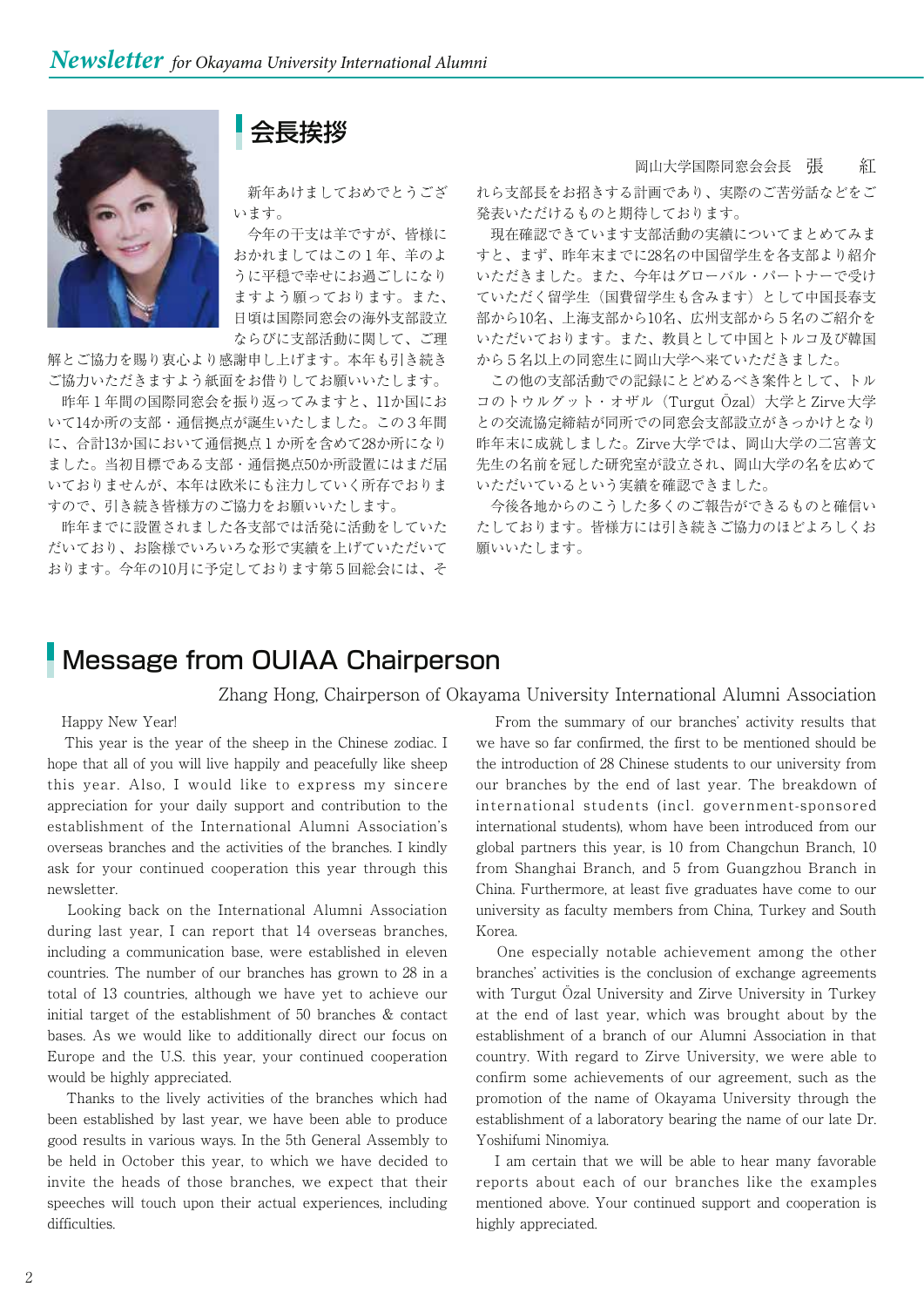## ミャンマー支部の設立

### 1.式典と出席者

 設立式典はミャンマー国ヤンゴンのパークロイヤルホテル、 ヤダナホールで執り行われました。式典は来賓と同窓生の到着 をもって午前9時に開始。ミャンマーのさまざまな地域から、 71名の同窓生が出席しました。北部ミャンマーからの出席者は 会議に出席するため前日に移動する必要がありました。ミャン マーでは公式労働日でしたが、組織委員会が関係省庁から許可 を得て、同窓生の式典出席を実現しました。

 以下の著名な教授陣が、岡山大学から式典に出席しました。 a.森田潔教授(岡山大学学長)

b. 張紅教授(岡山大学国際同窓会会長)

c.岡田茂名誉教授(特定非営利活動法人日本・ミャンマー医 療人育成支援協会理事長)

 ミャンマーの日本大使館から2人の高官の臨席も賜りました。 a.山本敏生公使

b.マスオカユウスケ一等書記官(文化・情報担当)

式典への臨席を賜った来賓は以下のとおりです:

- a.パイン・ソウ教授(ネピドー議会議員および保健省元副大臣)
- b.チョー・ミン博士(保健省元長官)
- c.キン・ピョン・チー博士(ミャンマー肝臓財団および元保 健省長官)
- d.タン・セイン博士(公衆衛生財団理事長およびWHO東南 アジア地域事務局元局長)
- e. ティン・マウン・ハン教授 (マンダレー薬科大学学長)

以下の年長の同窓生も式典に参列しました

- a. アウン・チョー教授(ミャンマー元日本留学生協会後援者)
- b. ミン・ウェー氏(ミャンマー元日本留学生協会後援者)
- c.アウン・ウィン博士(HIDA会長)

### d.ティン・エー・エー・コウ博士(神戸大学同窓会会長) ミャンマー支部長 Dr. Myo Khin

#### 2.署名式典

 ミャンマー元日本留学生協会との覚書への署名式典が執り行 われ、シー・シー・シェイン教授と森田潔教授が書類に署名し ました。パイン・ソウ教授、後援者のウー・ミン・ウェー氏、 岡田茂教授、張紅教授、山本敏生氏も壇上に立って公式写真を 撮影しました。

### 3.ニュースリリース

 式典の間、SKYNETテレビジョンの撮影スタッフによりす べての行事が記録されました。2014年8月22日にニュースとし て放映され、2014年8月26日と27日には行事全体がインタ ビューを含めて合計15分放映されました。

#### 目的

 岡山大学国際同窓会ミャンマー支部が掲げる5つの目的は、 以下のとおりです:

- a.岡山大学とミャンマーの教授陣および研究者の連携を確立 し、共同研究とコミュニティ開発プロジェクトを実施する。
- b.岡山大学と日本についての情報を、日本への留学を計画し ているミャンマーの学生たちに広く伝達する。
- c.合同セミナーや会議の開催を通じ、ミャンマーと日本、相 互の利益となるテーマについて、知識を共有する場を提供する。
- d.岡山大学国際同窓会の他の海外支部と協働し、学術研究上 の機会の提供を奨励する。
- e.ミャンマーと日本の岡山の人々の間に文化と情報を交換す るための架け橋を設ける。

(全文の一部掲載、詳細の内容は、岡山大学国際同窓会のホー ムページを参照)

### Establishment of Myanmar Branch

### 1.The Ceremony and the attendants

 The inauguration ceremony was carried out at the Yadanar Hall of the Park Royal Hotel in Yangon, Myanmar according to the agenda. (Annex 1) The ceremony commenced at 9:00 AM with the arrival of special guests and alumni members. From different parts of Myanmar, 71 alumni members attended the occasion. Those from Upper Myanmar had to travel a day ahead to participate in the meeting. Although, it was an official working day in Myanmar, the organizing committee managed to obtain permission from the Ministry

Dr. Myo Khin, Myanmar Branch President

to allow the alumni members to attend the ceremony.

 The following distinguished Professors attended the ceremony from Okayama University.

a.Professor Kiyoshi Morita(森田潔), President of Okayama University

- b. Professor Zhang Hong (張紅), President of Okayama University International Alumni Association
- c.Professor Emeritus Shigeru Okada(岡田茂), Chairman of the Board of Directors of NPO: Myanmar Japan Collaboration Project for Fostering Medical Human Resources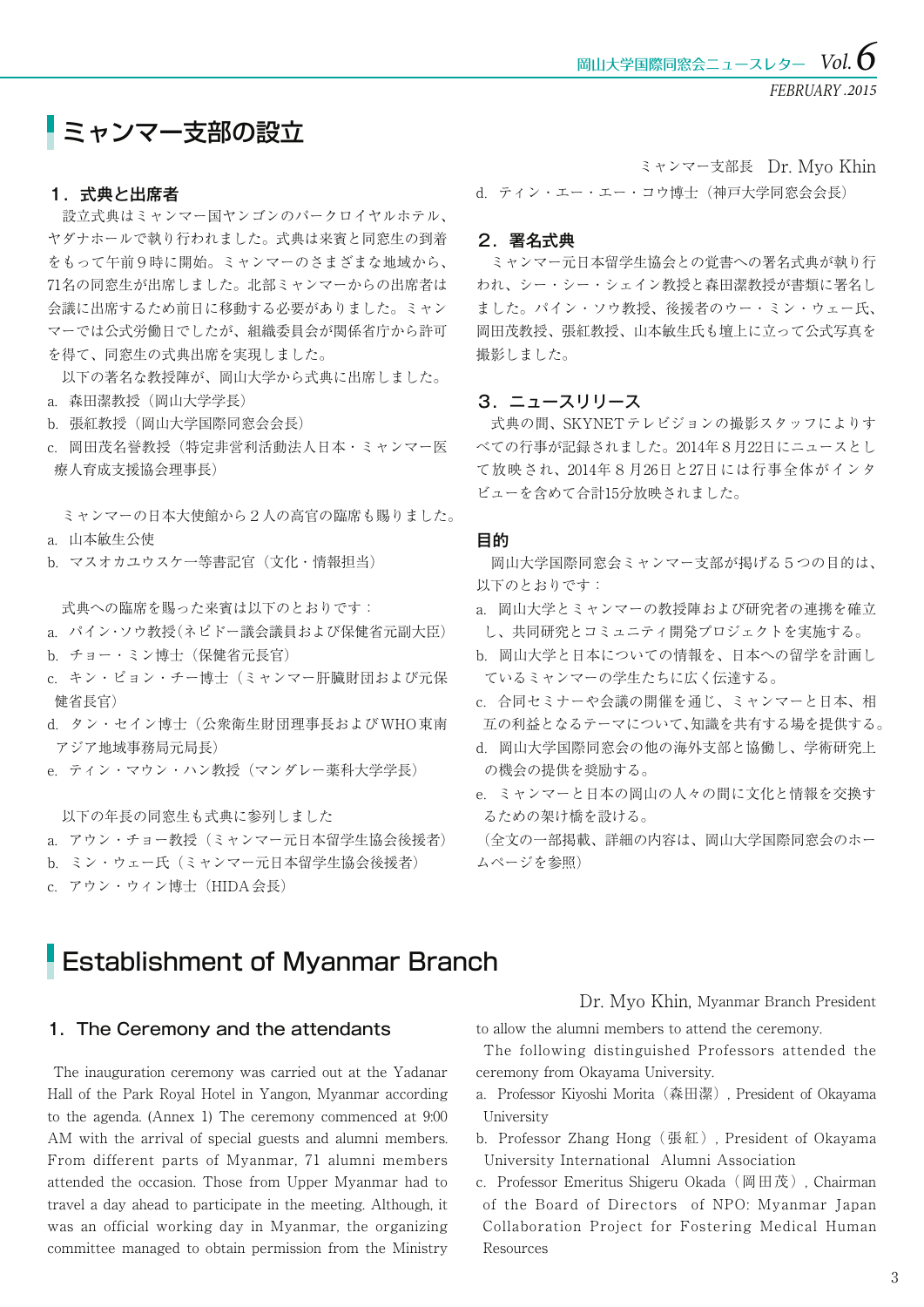Two senior officials from the Embassy of Japan, Myanmar graced the occasion.

- a.Mr. Toshio Yamamoto, Minister Counselor
- b.Mr. Yusuke Masuoka, First Secretary (Culture and Information) Special

Guests who honored the occasion were as follows:

- a.Professor Paing Soe, Councilor NayPyiTaw and former Deputy Minister of Health
- b.Dr. Kyaw Min, Former Director General, Ministry of Health
- c.Dr. Khin Pyone Kyi, President of Myanmar Liver Foundation and former Director General, Ministry of Health
- d.Dr. Than Sein, President of Public Health Foundation and former Director of WHO South East Asia Regional Office
- e.Professor Tin Maung Han, Rector of University of Medicine, Mandalay

The following senior alumni members were also present at the ceremony

- a.Professor Aung Kyaw, Patron of Myanmar Association of Japan Alumni
- b.Myint Wai, Patron of Myanmar Association of Japan Alumni
- c.Dr. Aung Win, President of HIDA
- d.Dr. Thin Aye Aye Ko, President of Kobe University Alumni

### 2. Signing Ceremony

 The Signing Ceremony of the Memorandum of Understanding between Myanmar Association of Japan

Alumni was carried out and Professor Si Si Shein and Professor Kiyoshi Morita signed the document. Professor Paing Soe, Patron U Myint Wai, Professor Shigeru Okada, Professor Zhang Hong and Mr. Toshio Yamamoto also took the stage and official photographs were taken. (Annex 4).

### 3.News Release

 Throughout the ceremony, SKYNET Television crew recorded all the events. The news was broadcasted on 22 of August 2014. The whole event including the interviews totaling 15 minutes was broadcasted on 26 and 27 of August 2014.

Annex 2. Objectives

 The five objectives of the Myanmar Branch of the Okayama University International Alumni Association are as follows:

- a.To establish a link between Okayama University and Myanmar Professors, and Researchers to conduct joint research and community development projects.
- b.To disseminate information on Okayama University and Japan to Myanmar students planning to study in Japan.
- c.To provide a platform for sharing of knowledge on subjects of mutual interest between Myanmar and Japan through Joint Seminars and Conferences.
- d.To work together with other International Branches of Okayama University International Alumni Association to promote academic and research opportunities.
- e.To create a bridge for exchange of culture and information between the people of Myanmar and the people of Okayama, Japan.

(Please refer the full text on the Okayama University International Alumni Association website)

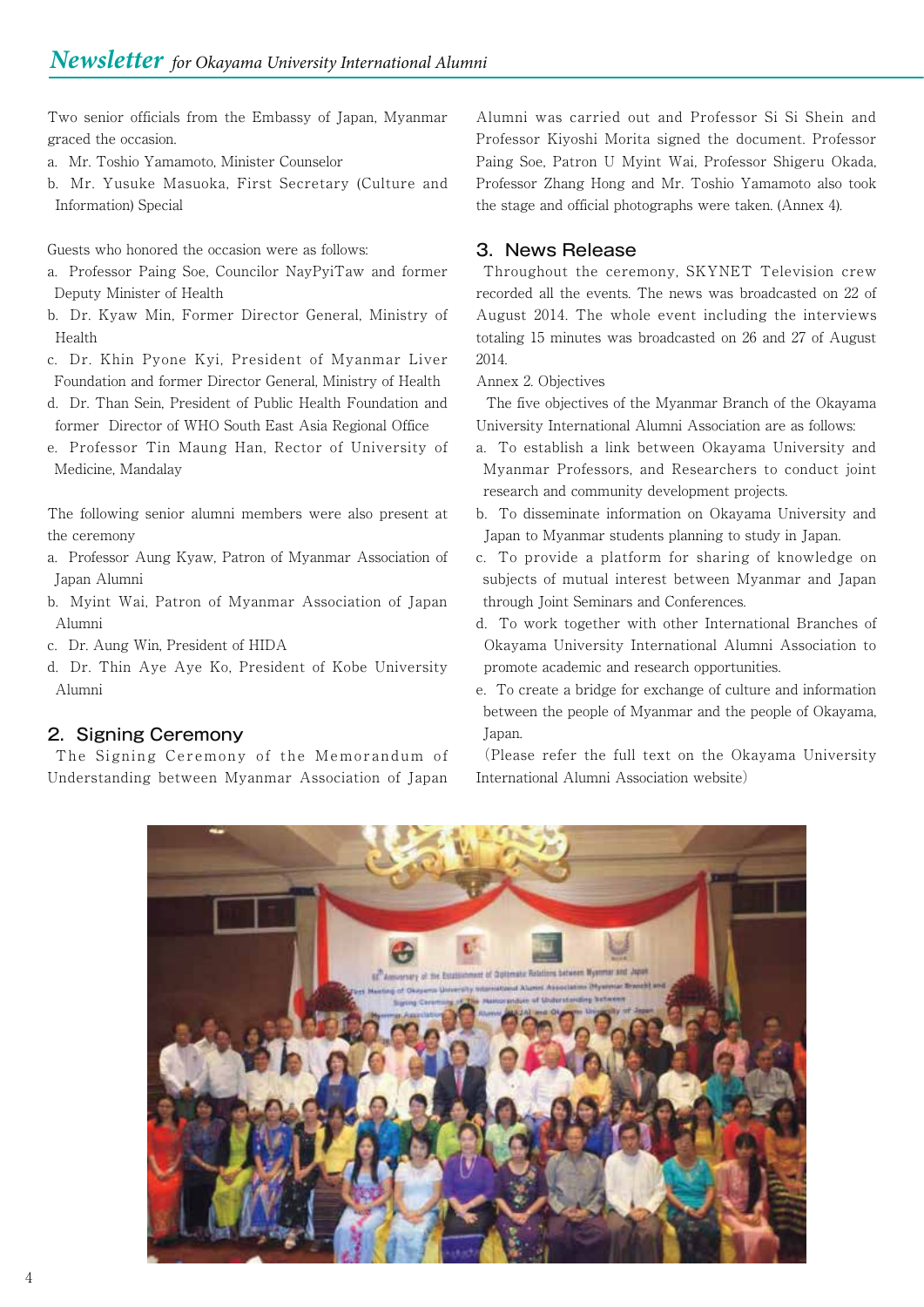FEBRUARY *.2015*

## インドネシア支部設立大会開催

 2014年8月21日にインドネシアのデポック市にあるインドネ シア大学で行われた岡山大学国際同窓会(OUIAA)のインド ネシア支部の設立大会について報告致します。

 2013年に岡山大学国際センターの中島嘉子さんを通じて同大 学の同窓生であるAnom Bowolaksono博士(インドネシア大 学/ UI)、Hadi Susilo Arifin教授(ボゴール農科大学/IPB)、 そしてLukman Hakim博士(ブラウィジャヤ大学/UB)に対 して、OUIAAのインドネシア支部設立の可能性について打診 する連絡がありました。UIのAnom Bowolaksono博士は送ら れてきたEメールに応えて支部の設立に向けて動き出されるに あたって、私にインドネシア支部の代表として2013年10月18日 から20日にかけて岡山大学で開催される岡山大学国際同窓会の 第3回総会と国際シンポジウムに出席してきて欲しいとおっ しゃいました。

 私が岡山から戻ると、国際センターから(1)支部設立大会 の日取りの決定(2)支部設立大会の会場の決定(3)参加者 リストの作成(4)支部の役員構成の決定などOUIAAの支部 設立大会に関して必要な手続きの案内がありました。初めに私 と中島嘉子さんとの間で頻繁なやり取りがあり、その後設立大 会については松澤早苗さんとの間で連絡を取り合いました。ま た後にAnom Bowolaksono博士が岡益己教授 や松澤早苗さん とやり取りをされていました。Anom Bowolaksono博士は主に 岡山大学と連絡を取り合って設立大会の日取りについて話し合

いを進められ、私の方はインドネシア国内の同窓生とのやり取 りに集中し、多くの同窓生と連絡を取ろうと尽力致しました。 インドネシア支部長 Dr. Andi Salamah

 同窓生にはインドネシアのさまざまな地域の出身の人がいて、 しかもそのほとんどがインドネシア国内の異なる大学や研究セ ンターで講師をしているため、実のところ同窓生が集まって支 部設立について話し合うのは困難でした。しかしついにソー シャルメディアを利用する方法を見つけ出し、WhatsApp (WA)のグループ「Okadai(岡大)」内で連絡を取り合ったり、 話し合ったりしました。WAのグループは技術評価応用庁 (BPPT)の Gatot Dwiyanto博士の旗振りで作られました。こ のWAのグループ内での話し合いや岡山大学の国際センター との度重なるやり取りを通じて、ついに設立大会の日取りが決 定しました。

 2014年8月21日インドネシアのデポック市のインドネシア大 学の数学・自然科学部のセンター・オブ・エクセレンス(COE) ビル内の会議室「プルタミナ」において、 岡山大学のインドネ シア人同窓生により、OUIAAのインドネシア支部設立大会が 開催されました。その大会の名称は「インドネシアと岡山大学 の間の友好的学術的関係の促進」としました。当日出席しよう としていたものの職務のため結局出席がかなわなかった同窓生 もいたため、インドネシア各地からインドネシア人同窓生数名 のみが出席することとなりました。設立大会には岡山大学から、 農学部平井儀彦准教授、グローバル・パートナーズ (旧国際セ

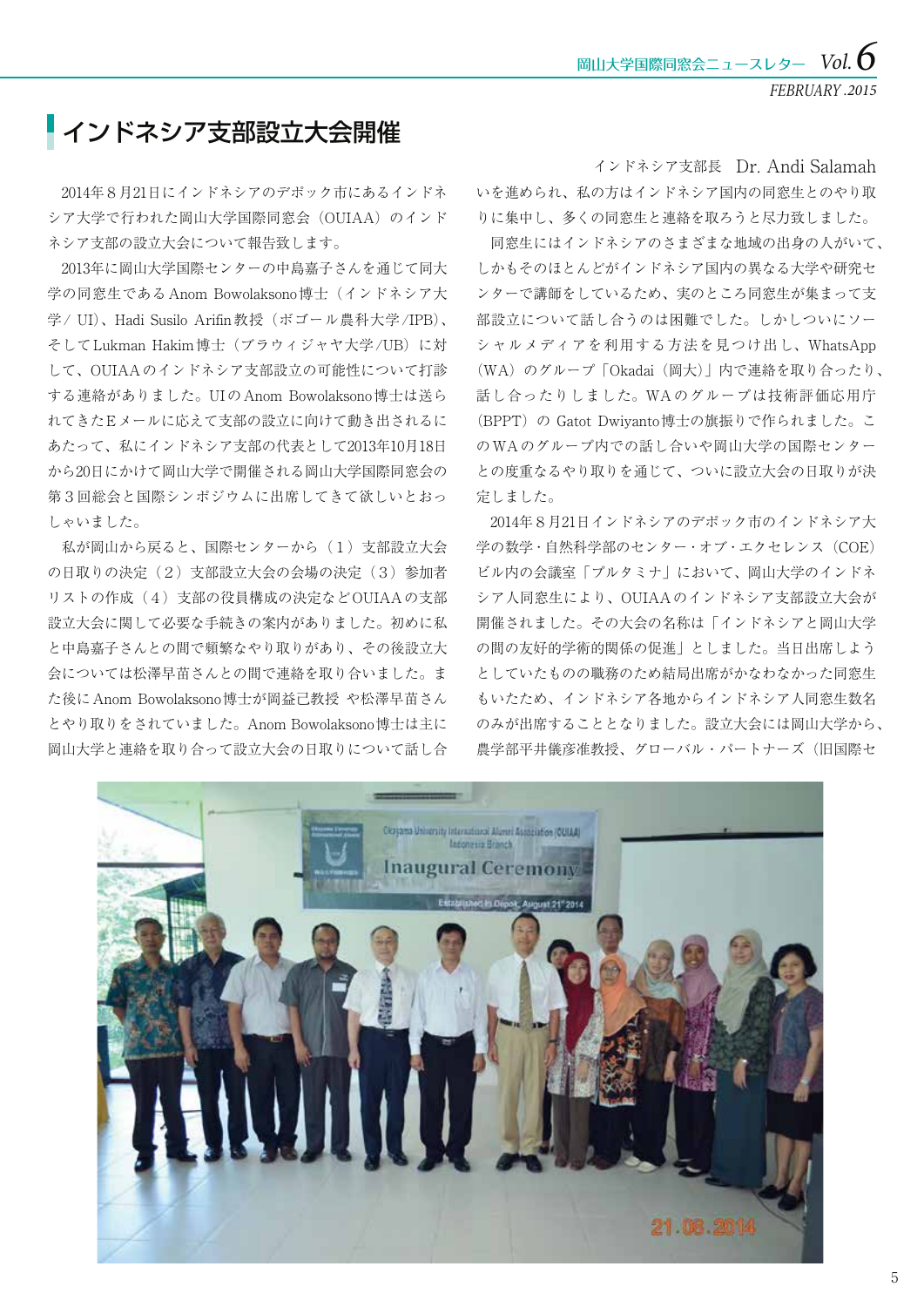ンター)山﨑征洋事務室長、そしてOUIAA顧問の岡益己特任 教授が代表として出席されました。インドネシア側からは、数 学・自然科学部の学部長 Abdul Haris 理学博士と副学部長 Ridla Bakri博士、生物学科長のRokhmatullah博士、Yasman 理学博士、東京大学からの客員教授であるYokota教授が出席 され、その他日本の大学を卒業したスタッフやインドネシア大 学の数学・自然科学部および薬学部の学生らも出席しました。

 設立大会は岡山大学に2015年に留学予定の数学・自然科学部 生物学科の卒業生Stephany Angella Tumewuさんの開会のあ いさつと来賓の紹介で幕を開けました。その後インドネシア大 学の数学・自然科学部の学部長Abdul Haris理学博士があいさ つされ、それに続いて、インドネシア支部代表代行 Andi Salamah博士(後にOUIAAインドネシア支部会長に任命)が 支部設立準備に関する報告を行いました。設立大会ではその後 岡山大学を代表して岡益己教授があいさつされ、続いて岡山大

学農学部平井儀彦准教授が「岡山大学における最近の研究」と 題して一般講演をされて、出席者に岡山大学について紹介され ました。出席者は岡山大学への留学について強い関心を示し、 平井准教授に多くの質問が寄せられました。その後写真撮影会 が行われて設立大会は幕を閉じました。

 OUIAAインドネシア支部の設立によって、インドネシア人 同窓生の間のコミュニケーションがより活発になることでしょ う。支部としては、将来多くのインドネシア人学生が岡山大学 へ留学するようになり、また逆に多くの岡山大学の学生が交換 留学制度でインドネシアの大学に留学するようになることを 願っています。さらにインドネシアの教育機関と岡山大学の間 で共同作業や研究の機会が広がるよう願っています。

 設立大会はインドネシア支部への今後の大きな展望や期待が 表明されて締めくくられました。

## **Establishment of Indonesia Branch**

 Following is a report of the establishing Okayama University International Alumni Association (OUIAA) Indonesia Branch which held on August 21th, 2014 at University of Indonesia, Depok, Indonesia.

In 2013 Okayama University international Office through Ms. Yoshiko NAKASHIMA contacted former students : Dr. Anom Bowolaksono (university of Indonesia/ UI), Prof Hadi Susilo Arifin (Bogor University /IPB) and Dr. Lukman Hakim (University of Brawijaya/ UB) to inform about the possibility to establish OUIAA Indonesia branch. Dr. Anom Bowolaksono from UI replied the email that sent by, and tried to initiate the establishment of branch by asked me to come to Okayama as a representative of Indonesia branch to attend the 3rd general assembly and international symposium of Okayama University International Alumni Association which was held at Okayama University from 18 to 20 October 2013. Came back from Okayama, International office gave guidance about the required items for the establishment ceremony of OUIAA branch office such as (1).Determination of the date for the establishment ceremony of the branch office; (2). Determination of the venue for the branch establishment ceremony; (3).Making the list of participants; (4).The structure of branch executives. Intensive communication has been done between m and Ms. Yoshiko NAKASHIMA and then continued by Ms Sanae Matsuzawa for the establishment ceremony, later also between Dr. Anom bowolaksono and

Prof. Masumi Oka and Ms Sanae Matsuzawa. Dr. Anom Bowolaksono focus on communication about establishment date with Okayama University while I am focus on communication with alumni members in Indonesia, tried to make contact with alumni members. Dr. Andi Salamah, Indonesia Branch President

 Actually it was difficult for members to come together to do meeting about the establishment of branch because alumni came from different area of Indonesia, and most of them are lecturers in different Indonesia universities and research centers. Finally we found way by using social media to facilitate the discussion and communication among members in a WhatsApp (WA) Groups, we call " Okadai". The WA group establishment was initiated by Dr Gatot Dwiyanto from Agency for the Assessment and Application of Technology (BPPT). Through this WA group, and the intense communication with Okayama international office finally the Inauguration date is decided. .

 On August 21th, 2014 at Meeting room of Pertamina- Center Of Excellence (COE) building, Faculty of Mathematics and Natural Sciences, University of Indonesia. Depok, Indonesia, the former Indonesian students, who have ever studied at Okayama University, organized a meeting to establish OUIAA, Indonesia Branch. We named the meeting "- **Encouraging the Friendly and Academic Relationship between Indonesia and Okayama University-"**

Even some members decided to come to the event, but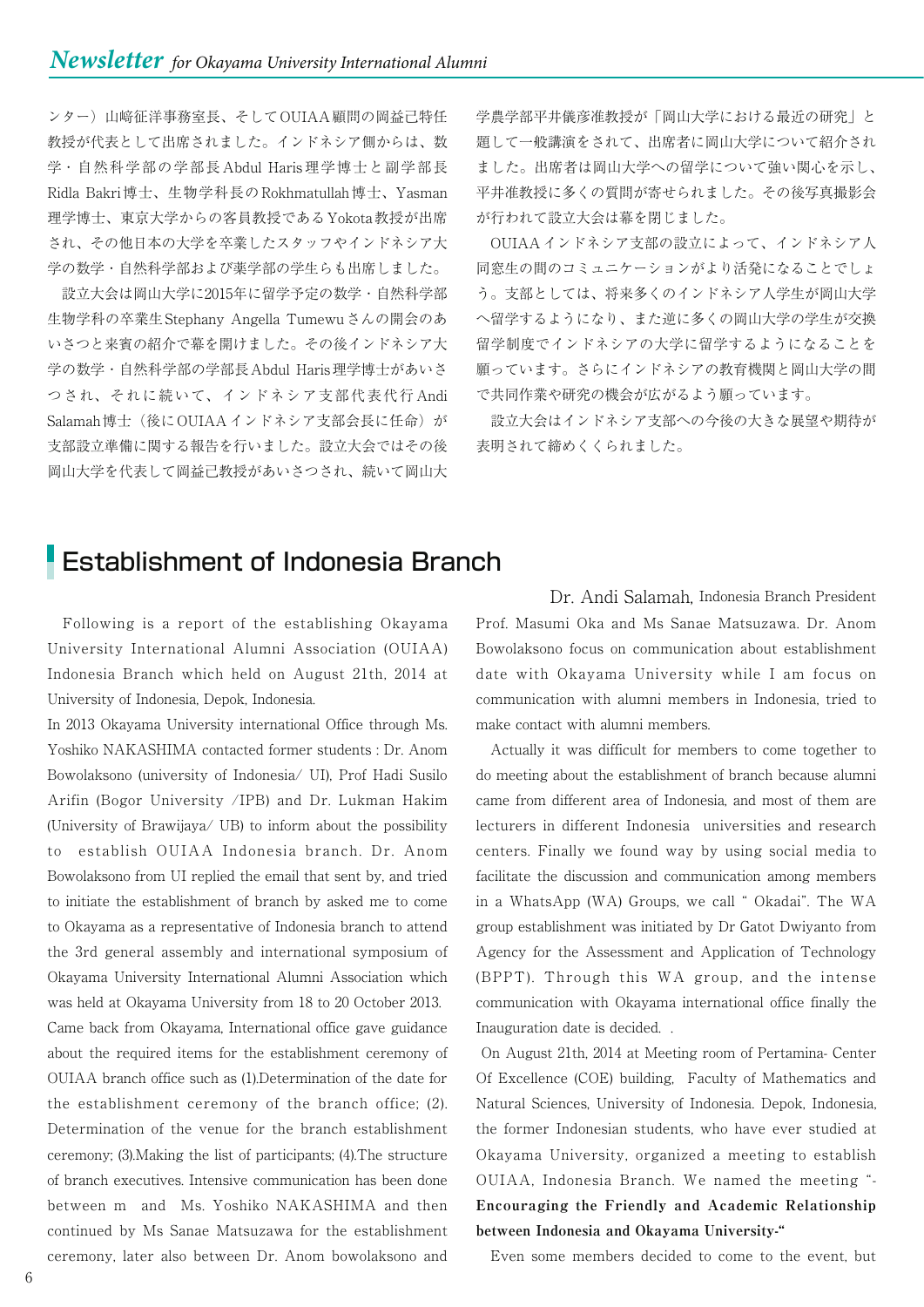**岡山大学国際同窓会ニュースレター Vol. 6** 

### FEBRUARY *.2015*



some members finally could not attend to the meeting due to duty from office, so only few Indonesian alumni from different parts of Indonesia joined the program. The ceremony attended by delegates of Okayama University: Associate Professor Yoshihiko HIRAI of Faculty of Agriculture, Mr Masahiro YAMASAKI, Director of the Administrative Office, the Center for Global Partnerships and Education (former International Center) and Professor Emeritus, Masumi OKA, Advisor for OUIAA. From Indonesia, attended by Dean and Vice Dean of Faculty of Mathematics and Naturals sciences: Dr. rer. nat. Abdul Haris, Dr. Ridla Bakri, M.Phil, and Dr. Rokhmatullah, head of Department of biology: Dr.rer.nat Yasman, M.Sci, Prof Yokota, visiting Professor from Tokyo University, other staff members who graduated from Japan Universities, and students from Faculty of Mathematics and Natural Sciences and also from Faculty of Pharmacy, University of Indonesia.

The establishment of ceremony was starting by the opening

address and introduction of guests by Stephany Angella Tumewu, an alumnus of Department of Biology, Faculty of Mathematic and Natural Sciences, who will continue her study in Okayama University in 2015, followed by Greetings remarks by, The Dean of Faculty of Mathematics and Natural Sciences Dr. rer. nat. Abdul Haris, University of Indonesia, then continued by report on the establishment preparation by acting head of OUIAA Indonesia branch, Dr Andi Salamah that later appointed as a president of OUIAA Indonesia branch. The ceremony then continued with Greetings speech from the representative of Okayama University, Prof. Masumi Oka, followed by General Lecture of "Current Researches in Okayama University" by Prof. Yoshihiko Hirai, the Associate Professor of Faculty of Agriculture, Okayama University, who introduced about Okayama University to the guests who came. Guests gave their enthusiasm about study in Okayama University by asked many questions to Prof Hirai. Finally the ceremony closed by photo's session.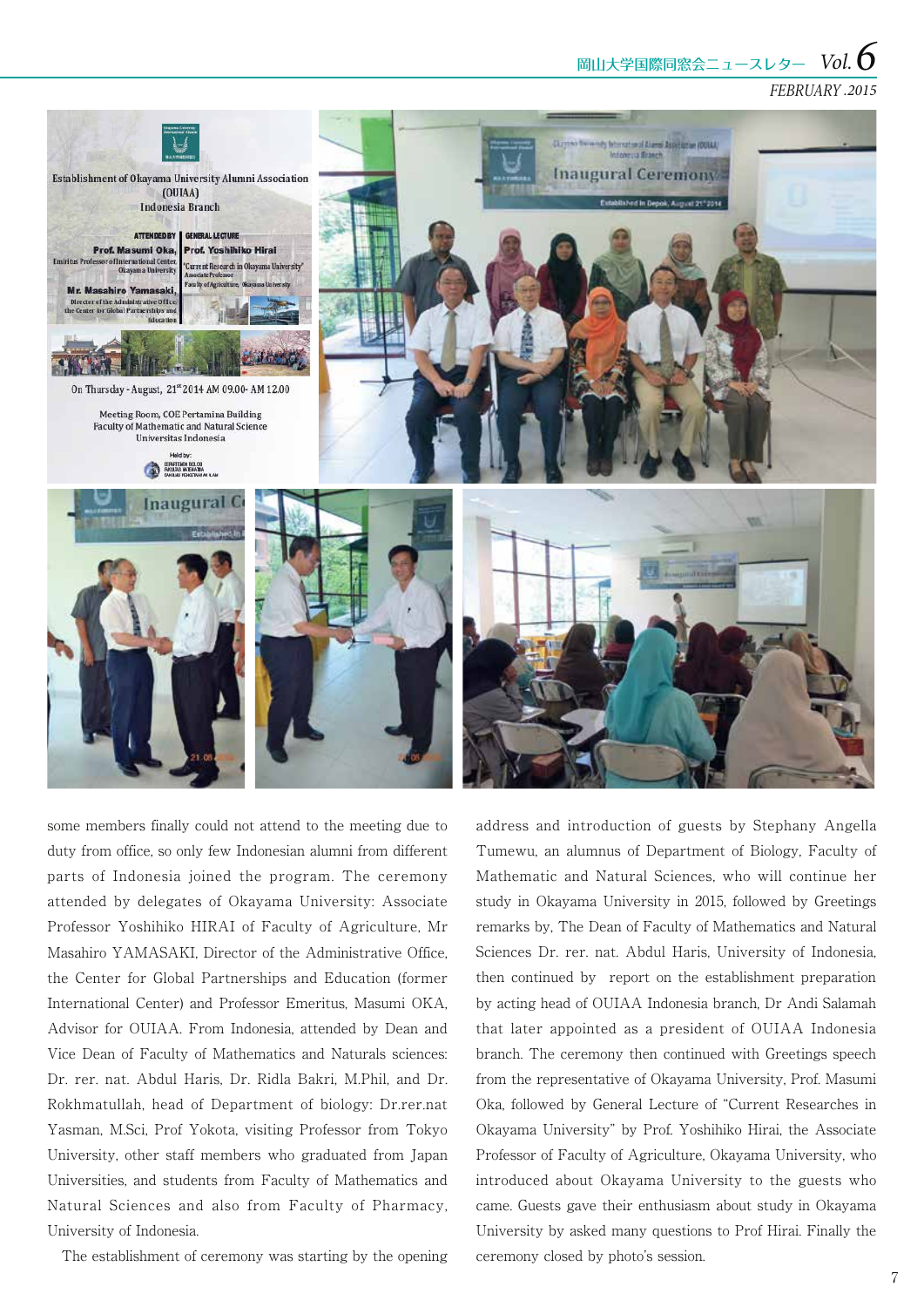With the Establishment of OUIAA Indonesia branch, it will make the communication among Indonesian alumni members become stronger and we hope of OUIAA, in future we hope many students from Indonesia could continue their study in Okayama or vice versa students from Okayama University could do exchange program in Indonesian universities, and

also open the opportunity to increase collaboration work or research between Indonesia Institution and Okayama University

 The Program ended with much promise and hope for the branch in the future!

## 岡山大学国際同窓会華北支部設立大会報告

 岡山大学国際同窓会華北支部の設立大会が2014年8月12日夕、 内蒙古自治区フフホト市の賓悦大酒店において盛大に開催され た。大会には母校からの貴賓および内モンゴル自治区で働く岡 山大学留学生帰国者など約30名が出席した。

 大会は18:30から正式に始まり、まず、司会者の杜富林から 来賓が紹介された。

 その後、華北支部会長である内モンゴル農業大学の双全教授 が挨拶をされた。双全会長はまず華北支部の組織・機構と各部 門の責任者を紹介し、同時に支部設立の準備過程を振りかえり、 華北支部長 杜 富 林

今後の活動計画に対しても展望を述べられた。

 続いて、大きな拍手の中、母校の森田潔学長の挨拶があった。 森田学長はまず岡山大学の歴史を紹介され、引き続き学長に就 任されて以来の岡大の国際化構想を詳述され、また、世界各地 の岡大国際同窓会支部設立の情況を披露された。最後に、学長 は国際同窓会を大きく発展させ、岡山大学の知名度を上げる為 に積極的に努力していただきたいとの希望を述べられた。

 続いて、岡山大学国際同窓会会長の張紅教授が挨拶に立たれ、 岡山大学国際同窓会華北支部の設立について祝辞を頂いた。挨

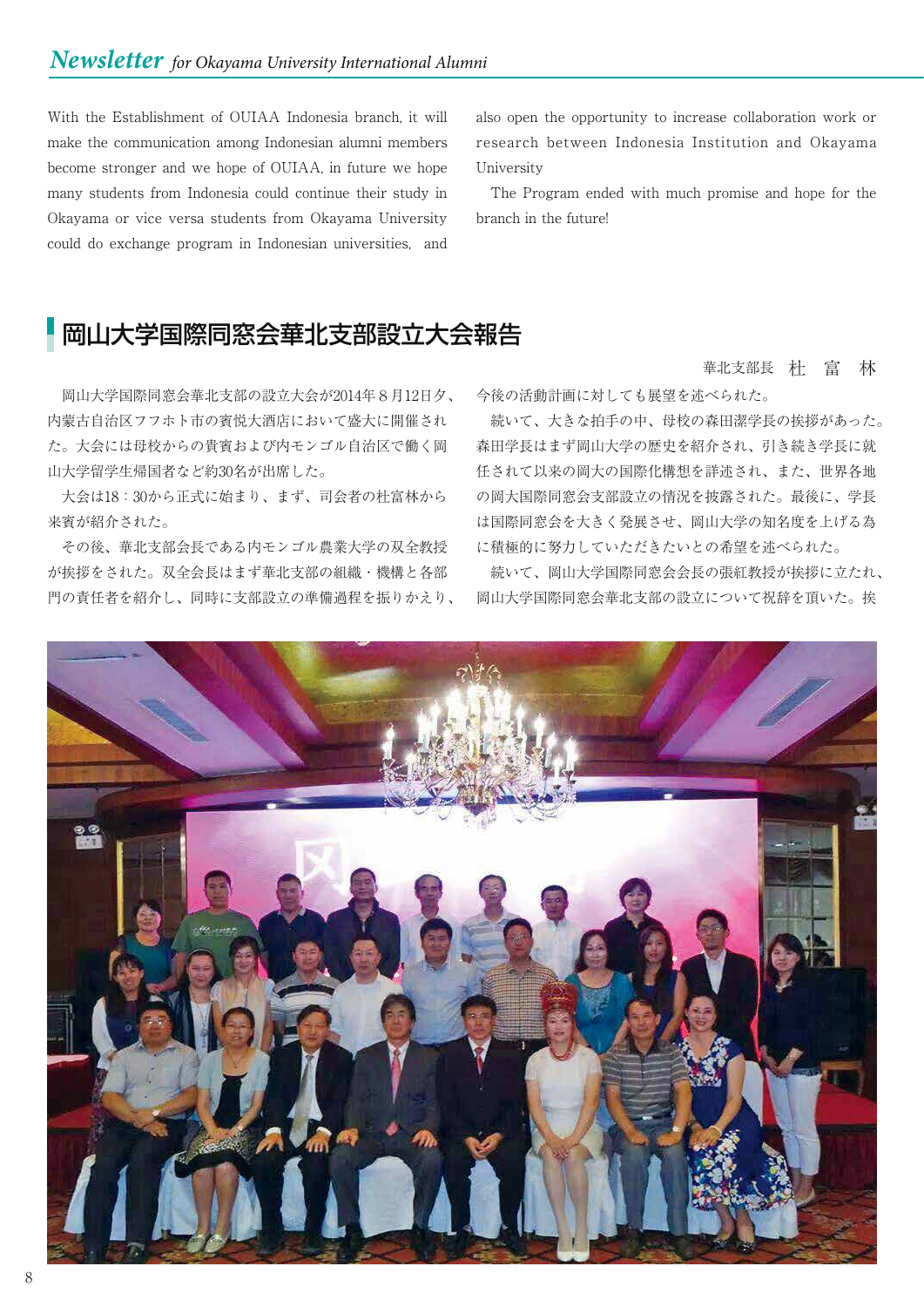FEBRUARY *.2015*



拶の中では岡山大学の留学生数や出身国について言及され、留 学生が常に増加傾向にあることは、母校である岡山大学が世界 一流大学に向かって邁進していることを示すものであると紹介 された。更に、同窓生がこの国際プラットホームを利用して、 相互交流の活発化、会員数の増加、最新の成果発表などがなさ れることを希望すると結ばれた。

 次に、同窓会を代表して、内モンゴル農業大学の塔那教授が 挨拶した。塔那教授は留学生として岡山大学での生活について 当時の情景を回顧し、勉強、研究において価値の高い知識を身 に付けることができたとの誇りを述べ、母校の先生方に対する 感謝の気持ちが彼女の言葉や表情に溢れていた。

 大会は19:00に集合写真が撮影された。その後内モンゴル農 業大学元副学長の王林和教授が内モンゴルで働く同窓生全体を

代表し、乾杯音頭をとり、大会が最高潮に達した。

 会は満場の拍手の中、ご来賓共々、会食の段階に入った。母 校からのご来賓と会員達は混合でテーブルに着き、酒を酌み交 わし食事をしながらの歓談が続き、教師と学生間または学生間 の情に溢れた会場では、酒の酌み交わし、カメラのフラッシュ、 絶えない笑い声などで、終始歓喜に満ちた雰囲気であった。

 3時間近くの会議は、いつの間にか過ぎ去り、21:00になる と岡山大学国際同窓会会長の張紅教授が今回の大会設立が首尾 良く完了したことに対する喜びの意を表され、今後、同窓生諸 氏の仕事が順調であることを願い、また健康で、中日のために 友好的な新しい貢献をしていただきたいと激励しつつ会議を締 め括った。

## Report of the Establishment Ceremony of North China Branch, China

 The establishment ceremony of Okayama University International Alumni Association (OUIAA) North China branch was held on a grand scale at Inner Mongolia Hohhot Binyue Hotel on the evening of August 12, 2014. The hall was filled with about thirty people, such as honored guests from Okayama University, and the alumni working in the The Inner Mongolia autonomous region.

 The honored guests were introduced by Mr. Du fulin. The international conference was officially began on 6:30.

Next, Mr. Shuangquan, professor of Inner Mongolia Agricultural University, introduced its organization and persons in charge of each section of the branch, then he also described the process of establishing the branch and his view regarding the future activity plan. Dr. Du Fulin, North China Branch President

 Thereafter, Kiyoshi Morita in the alam mater made a speech with warm applause. First of all, he introduced the history of Okayama University, expounded the conception of the internationalization of Okayama University since his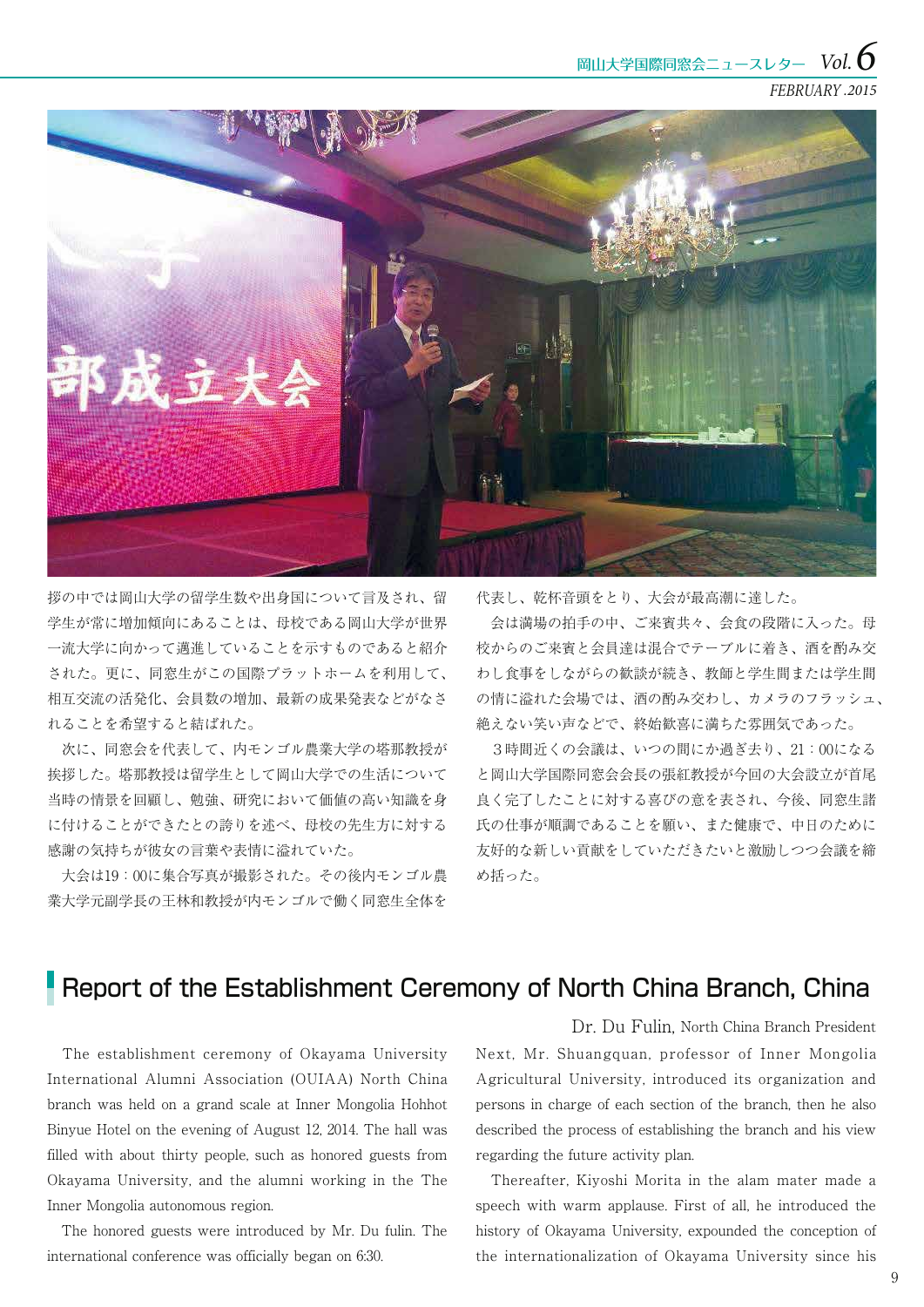succession of the president. In addition, he recommended the information about the establishment of Okayama University International Alumni Association branch from around the world. Finally, the headmaster elaborated the attraction which aimed to enhance the visibility of Okayama University with their positive efforts.

 And then, the Chairman of Okayama University International Alumni Association (OUIAA), professor Zhanghong, showed her congratulations on the establishment of the Okayama University International Alumni Association (OUIAA) North China branch, and introduced the situation that the Okayama University was ahead of the international from the angle of the increasing numbers of students and the diversification of the country. In the end, she conveyed his wish that the alumnus' using this international platform to carry out extensive exchanges would increase the number of members and published the latest achievements.

 Next, Tana, professor of Inner Mongolia Agricultural University made a speech on behalf the branch members. She recalled the situations of the life about the students from Okayama University, She was so proud to say that the valuable knowledge was acquired during the process of

learning and the research. We could be aware of her gratitude to the alma mater teachers from her words and expressions. All the participants took a group photo at 19:00 followed by the celebration of the vice president of Inner Mongolia Agricultural University, professor Wang linhe, on behalf of all the alumni from Inner Mongolia, at this moment, the conference reached a climax.

 All attendants enjoyed pleasant conversation and a dinner party was filled with joy. The communication sounds and laughter among the teachers, students and the alumni resounded through the hall.

 Just like that, the conference which lasted nearly three hours went away before we knew it. By 9:00, the Chairman of Okayama University International Alumni Association(OUIAA),professor Zhanghong, expressed her warmest acknowledgement that this ceremony had been completed successfully. Meanwhile she wished all the members the best of health and success, also encouraged branch members to carry out new contributions for a better China-Japan friendship, at the same time the conference was approaching the end.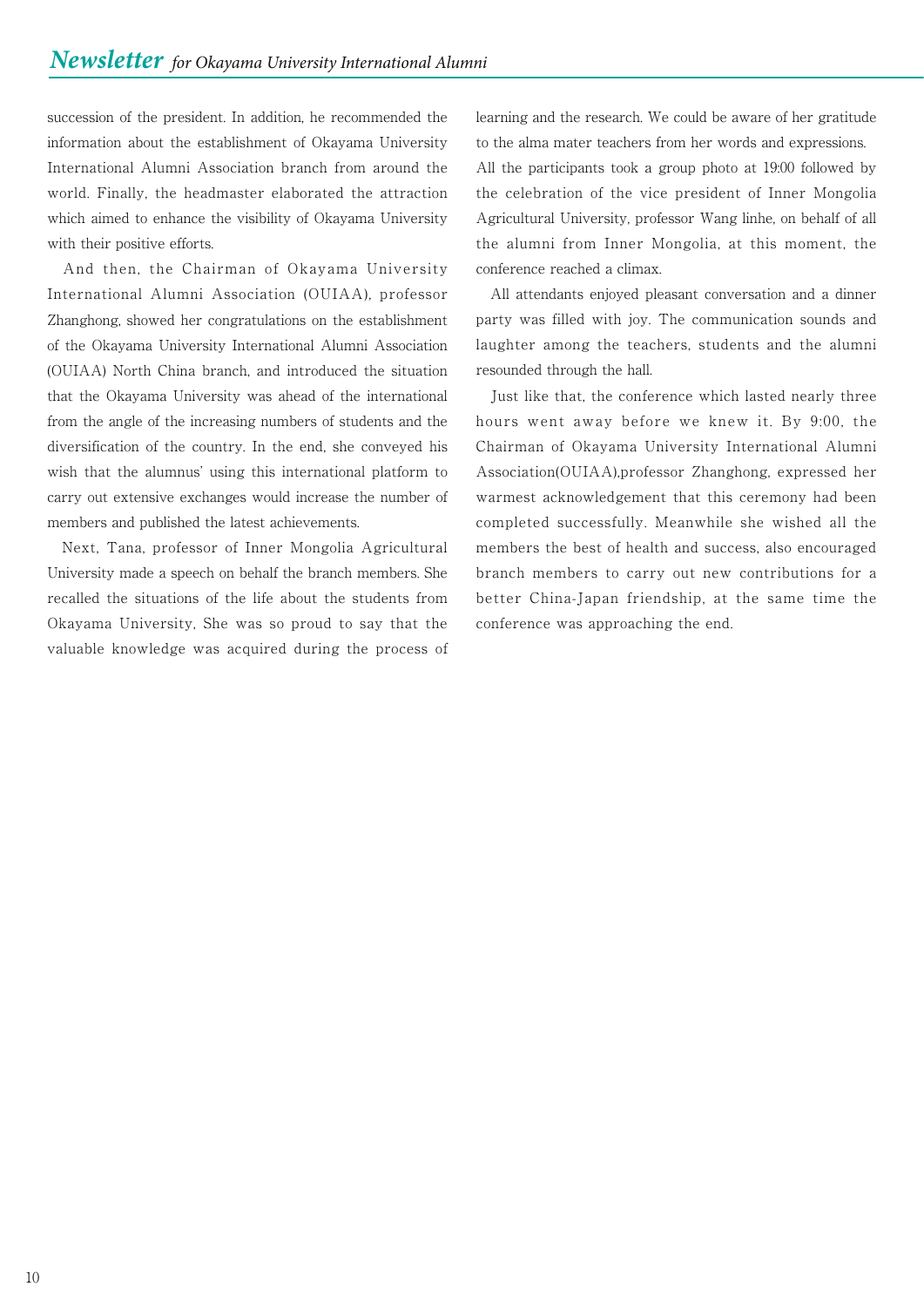FEBRUARY *.2015*

## 岡山大学国際同窓会関西支部設立報告

日 時:2014年10月4日(土)19:00~21:00 会 場:"かごの屋 三国本店" (大阪市淀川区三国本町2-13-9) 出席者:中国領事館 張秀芳領事ほか1名 大学側 森田潔学長、張 紅国際同窓会会長 会 員:中山亜功、馬小菲、孟徳宇

冒頭、中山亜功により開会宣言、支部役員の紹介ならびに設

関西支部長 中 山 亜 功

立経緯がなされました。引き続いて会長、学長がお祝いの言葉 を述べた後、張秀芳領事から来賓のご挨拶をいただきました。 乾杯の後、会員の自己紹介があり、最後は記念撮影をして閉会 となりました。

 今後の会員の増加と会の活発な活動を期待したく思っており ます。

 「郷に入れば、郷に従え」の旨により、会場の選定、横断幕 の作成を日本風にしました。

## Okayama University International Alumni Association Kansai Branch Report

Date: October 4, 2014

Time:7:00PM~9:00PM

Place:"Kagonoya Restaurant"in Osaka

Guests:Xiu-Fung Zhang consul Consulate-General of the People's Republic of china, and another one

Okayama University:President Kiyoshi Morita, OUIAA Chairperson Zhang Hong,

Branch Members:Ako Nakayama、Xiao-Fei Ma、De-yu Meng

At the beginning, Mr. Ako Nakayama rendered the opening

remarks. He welcomed the guests and mentioned the establishment of the branch history. After we received congratulations from the Prof. Kiyoshi Morita and Prof. Zhang Ako Nakayama, Kansai Branch President

Hong, a guest from Consulate-General of the People's Republic of china, Xiu-Fung Zhang consul, also give us a greeting.

After the toast, the members introduced themselves and took a commemorative photo at the closing ceremony.

 We full expect that we will promote branch activities with more members in the future.

 By the words" when in Rome, do as the Romans do", we chose a restaurant and made a banner in Japanese style.